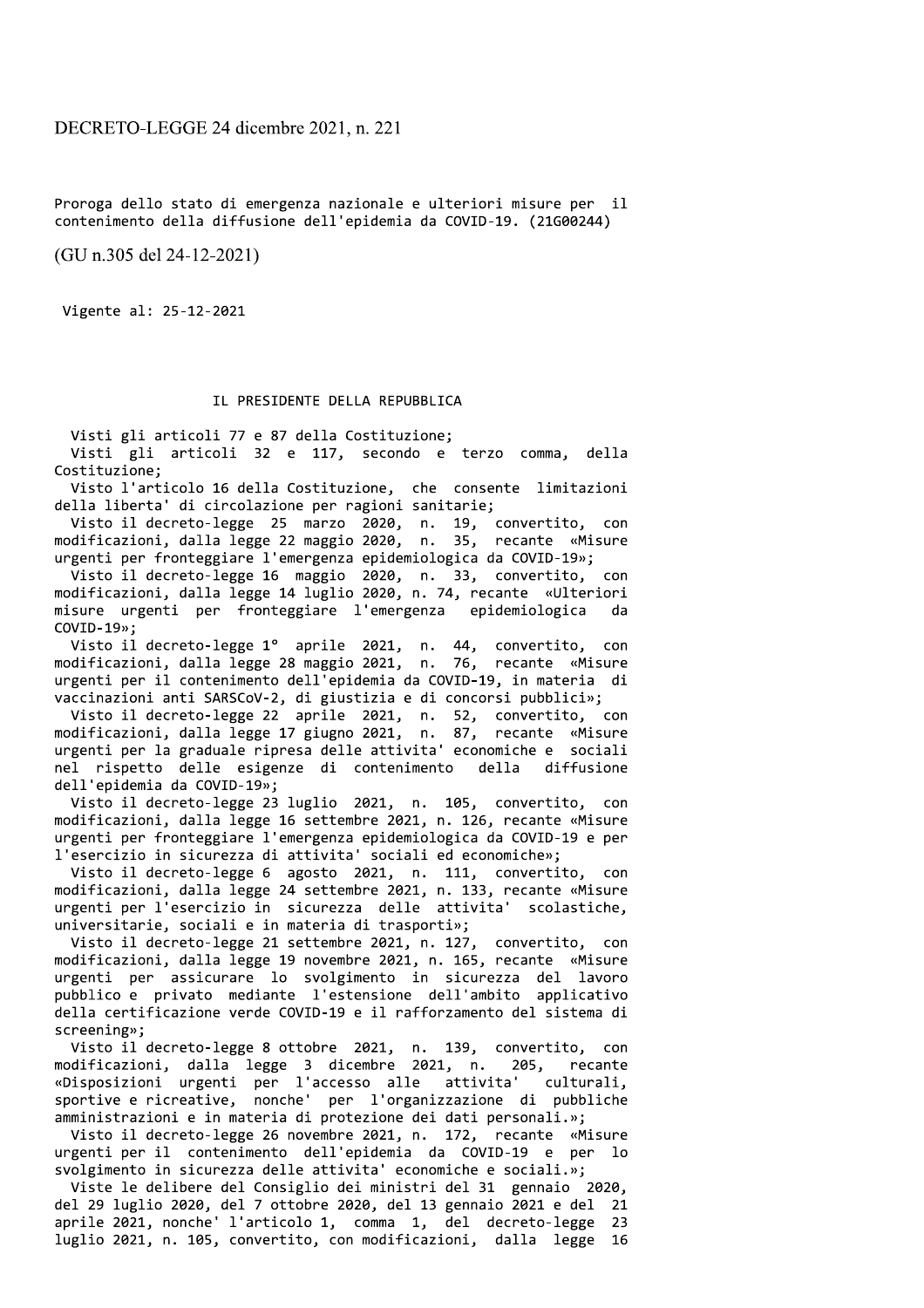settembre 2021, n. 126, con cui e' stato dichiarato e prorogato lo stato di emergenza sul territorio nazionale relativo al rischio sanitario connesso all'insorgenza di patologie derivanti da agenti virali trasmissibili;

Vista la dichiarazione dell'Organizzazione mondiale della sanita' dell'11 marzo 2020, con la quale l'epidemia da COVID-19 e' stata valutata come «pandemia» in considerazione dei livelli di diffusivita' e gravita' raggiunti a livello globale;

Considerato l'evolversi della situazione epidemiologica;

Considerato che l'attuale contesto di rischio impone  $1a$ prosecuzione delle iniziative di carattere straordinario e urgente intraprese al fine di fronteggiare adeguatamente possibili situazioni di pregiudizio per la collettivita';

Considerato che la predetta situazione emergenziale persiste e che pertanto ricorrono i presupposti per la proroga dello stato emergenza dichiarato con le delibere del Consiglio dei ministri del 31 gennaio 2020, del 29 luglio 2020, del 7 ottobre 2020, del 13 gennaio 2021 e del 21 aprile 2021, e prorogato con l'articolo 1, comma 1, del decreto-legge 23 luglio 2021, n. 105, convertito, con modificazioni, dalla legge 16 settembre 2021, n. 126;

Ritenuta la straordinaria necessita' e urgenza di integrare il quadro delle vigenti misure di contenimento alla diffusione del predetto virus anche in occasione delle prossime festivita', adottando adeguate e immediate misure di prevenzione e contrasto all'aggravamento dell'emergenza epidemiologica;

Considerata la straordinaria necessita' e urgenza di adeguare i termini previsti da vigenti disposizioni relative alle misure di contenimento della diffusione del predetto virus connessi  $\Omega$ all'emergenza epidemiologica da COVID-19;

Viste le deliberazioni del Consiglio dei ministri, adottate nelle riunioni del 14 dicembre 2021 e del 23 dicembre 2021;

Sulla proposta del Presidente del Consiglio dei ministri e del Ministro della salute, di concerto con il Ministro dell'economia e delle finanze;

## Emana il seguente decreto-legge:

#### Art. 1

#### Dichiarazione dello stato di emergenza nazionale

1. In considerazione del rischio sanitario connesso al protrarsi della diffusione degli agenti virali da COVID-19, lo stato di emergenza dichiarato con deliberazione del Consiglio dei ministri del 31 gennaio 2020 e' ulteriormente prorogato fino al 31 marzo 2022.

2. Nell'esercizio dei poteri derivanti dalla dichiarazione dello stato di emergenza di cui al comma 1, il Capo del Dipartimento della protezione civile e il Commissario straordinario per l'attuazione e il coordinamento delle misure occorrenti per il contenimento e il contrasto dell'emergenza epidemiologica COVID-19, di cui all'articolo 122 del decreto-legge 17 marzo 2020, n. 18, convertito, con modificazioni, dalla legge 24 aprile 2020, n. 27, adottano anche ordinanze finalizzate alla programmazione della prosecuzione in via ordinaria delle attivita' necessarie al contrasto e al contenimento del fenomeno epidemiologico da COVID-19.

#### Art. 2

## Modifiche al decreto-legge 25 marzo 2020, n. 19 e al decreto-legge 16 maggio 2020, n. 33

1. All'articolo 1, comma 1, del decreto-legge 25 marzo 2020, n. 19, convertito, con modificazioni, dalla legge 22 maggio 2020, n. 35, le parole «fino al 31 dicembre 2021» sono sostituite dalle seguenti: «fino al 31 marzo 2022».

2. All'articolo 3, comma 1, del decreto-legge 16 maggio 2020, n. 33, convertito, con modificazioni, dalla legge 14 luglio 2020, n. 74,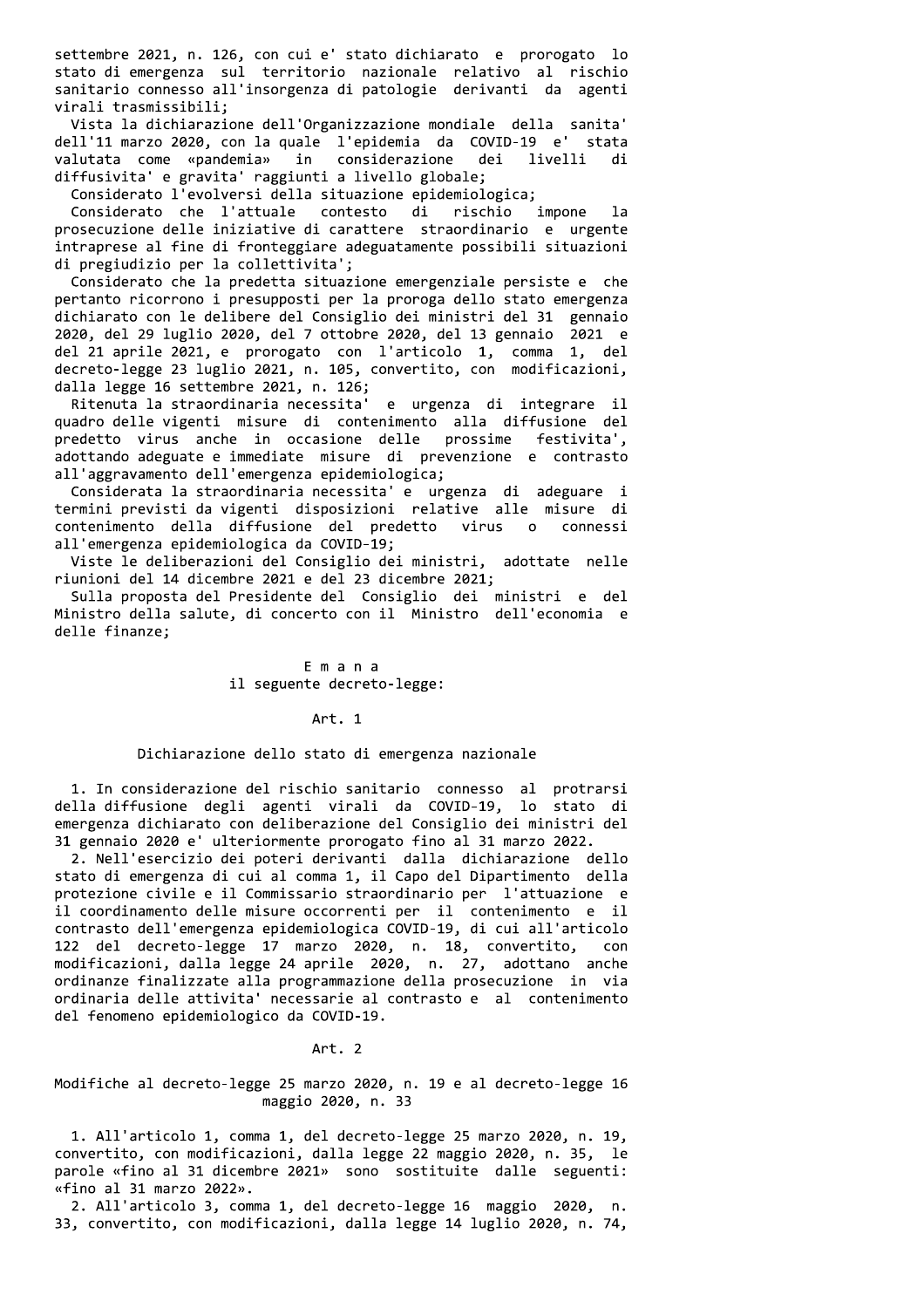le parole «31 dicembre 2021» sono sostituite dalle seguenti: «31 marzo 2022».

#### Art. 3

## Durata delle certificazioni verdi COVID-19

1. All'articolo 9 del decreto-legge 22 aprile 2021, n. 52, convertito, con modificazioni, dalla legge 17 giugno 2021, n. 87, a decorrere dal 1º febbraio 2022, sono apportate le seguenti modificazioni:

a) al comma 3: al primo e secondo periodo, le parole «nove mesi» sono sostituite dalle seguenti «sei mesi»;

b) al comma 4-bis le parole «nove mesi» sono sostituite dalle seguenti: «sei mesi».

Art. 4

## Dispositivi di protezione delle vie respiratorie

1. Dalla data di entrata in vigore del presente decreto fino al 31 gennaio 2022, l'obbligo di utilizzo dei dispositivi di protezione delle vie respiratorie, anche nei luoghi all'aperto, di cui all'articolo 1 del decreto del Presidente del Consiglio dei ministri 2 marzo 2021, trova applicazione anche in zona bianca.

2. Dalla data di entrata in vigore del presente decreto fino alla cessazione dello stato di emergenza epidemiologica da COVID-19, per gli spettacoli aperti al pubblico che si svolgono al chiuso o teatrali, sale da concerto, all'aperto nelle sale sale cinematografiche, locali di intrattenimento e musica dal vivo e in altri locali assimilati, nonche' per gli eventi e le competizioni sportivi che si svolgono al chiuso o all'aperto, e' fatto obbligo di indossare i dispositivi di protezione delle vie respiratorie di tipo FFP2. Nei suddetti luoghi, diversi dai servizi di ristorazione svolti da qualsiasi esercizio, e per il medesimo periodo di tempo di cui al primo periodo, e' vietato il consumo di cibi e bevande al chiuso.

3. L'obbligo di cui al comma 2, primo periodo, si applica, dalla data di entrata in vigore del presente decreto fino alla cessazione dello stato di emergenza epidemiologica da COVID-19, anche per l'accesso e l'utilizzo dei mezzi di trasporto di cui all'articolo<br>9-quater del decreto-legge 22 aprile 2021, n. 52, convertito, con modificazioni, dalla legge 17 giugno 2021, n. 87.

Art. 5

# Disposizioni in materia di consumo di cibi e bevande

1. Dalla data di entrata in vigore del presente decreto fino alla cessazione dello stato di emergenza epidemiologica da COVID-19, il consumo di cibi e bevande al banco, al chiuso, nei servizi di ristorazione, di cui all'articolo 4 del decreto-legge 22 aprile 2021, n. 52, convertito, con modificazioni dalla legge 17 giugno 2021, n. 87, e' consentito esclusivamente ai soggetti in possesso delle certificazioni verdi COVID-19, di cui all'articolo 9, comma 2,<br>lettere a), b) e c-bis) nonche' ai soggetti di cui all'articolo 9-bis, comma 3, primo periodo, del decreto-legge n. 52 del 2021.

Art. 6

Disposizioni in materia di eventi di massa o di feste all'aperto, nonche' in materia di sale da ballo, discoteche e locali assimilati

1. Dalla data di entrata in vigore del presente decreto fino al 31 gennaio 2022, sono vietati le feste, comunque denominate, gli eventi a queste assimilati e i concerti che implichino assembramenti in spazi aperti.

2. Nel medesimo periodo di cui al comma 1, sono sospese le attivita' che si svolgono in sale da ballo, discoteche e locali assimilati.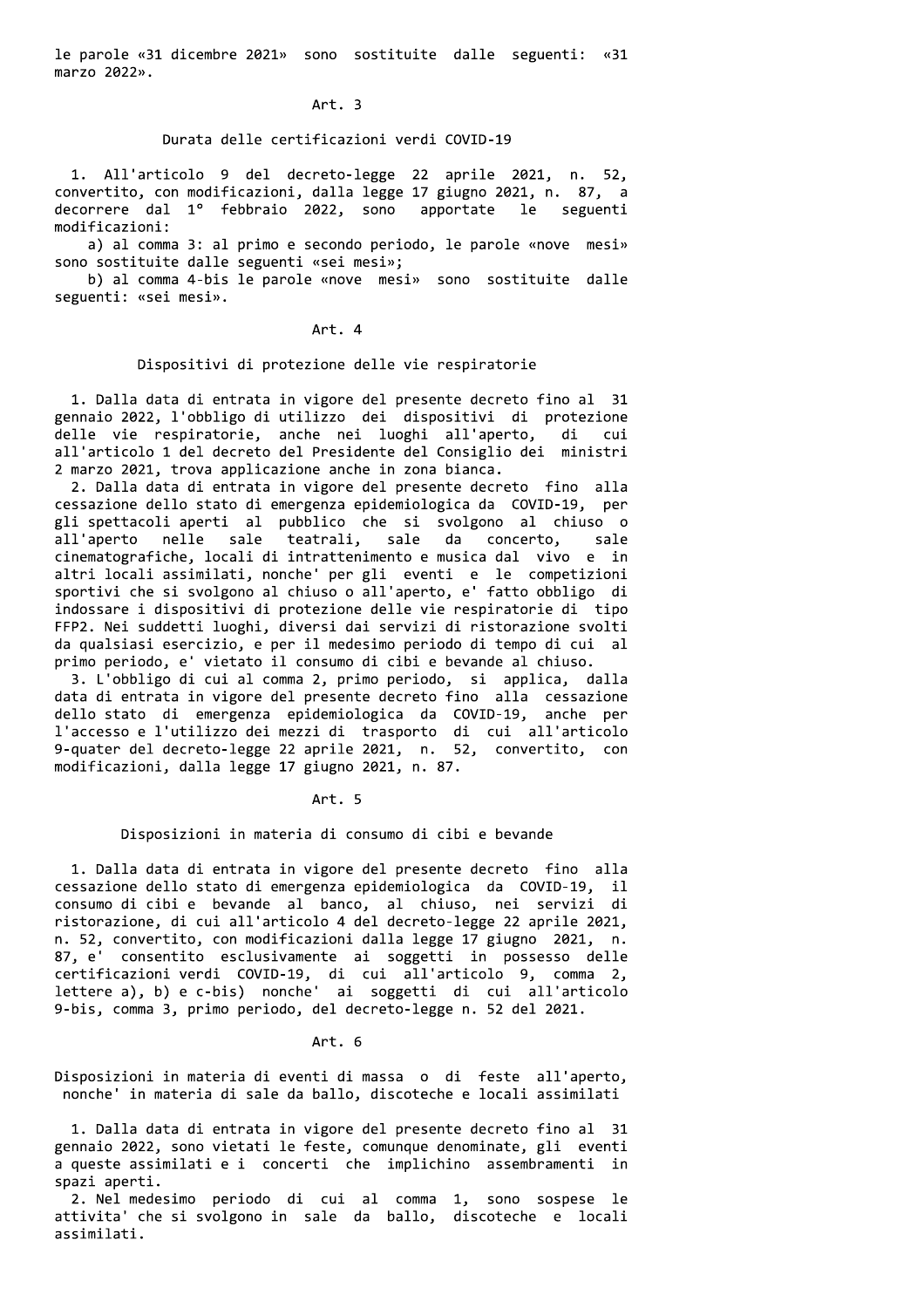# Disposizioni per l'accesso di visitatori alle strutture residenziali, socio-assistenziali, socio-sanitarie e hospice

1. A decorrere dal 30 dicembre 2021 e fino alla cessazione dello stato di emergenza epidemiologica da COVID-19, l'accesso dei visitatori alle strutture residenziali, socio-assistenziali, socio-sanitarie e hospice, di cui all'articolo 1-bis del decreto-legge 1º aprile 2021, n. 44, convertito, con modificazioni, dalla legge 28 maggio 2021, n. 76, e' consentito esclusivamente ai soggetti muniti di una certificazione verde COVID-19, rilasciata a seguito della somministrazione della dose di richiamo successivo al ciclo vaccinale primario.

2. L'accesso ai locali di cui al comma 1 e' consentito altresi', ai soggetti in possesso di una certificazione verde COVID-19, rilasciata a seguito del completamento del ciclo vaccinale primario  $\circ$ dell'avvenuta guarigione di cui alle lettere b) e c-bis) dell'articolo 9, comma 2, del decreto-legge 22 aprile 2021, n. 52, convertito, con modificazioni, dalla legge 17 giugno 2021, n. 87, unitamente ad una certificazione che attesti l'esito negativo del test antigenico rapido o molecolare, eseguito nelle quarantotto ore precedenti l'accesso.

3. Nelle more della modifica del decreto del Presidente del Consiglio dei ministri 17 giugno 2021, adottato ai sensi dell'articolo 9, comma 10, del decreto-legge 22 aprile 2021, n. 52, convertito, con modificazioni, dalla legge 17 giugno 2021, n. 87, sono autorizzati gli interventi di adeguamento necessari a consentire la verifica del possesso delle certificazioni verdi COVID-19 di cui al presente articolo e la verifica del possesso delle medesime certificazioni verdi COVID-19 in formato cartaceo.

Art. 8

#### Impiego delle certificazioni verdi Covid-19

1. Dal 10 gennaio 2022 fino alla cessazione dello stato di emergenza epidemiologica da COVID-19, l'accesso ai servizi e alle attivita', di cui all'articolo 9-bis, comma 1, lettere c), d), f), g), h), del decreto-legge 22 aprile 2021, n. 52, convertito, con modificazioni, dalla legge 17 giugno 2021, n. 87, e' consentito esclusivamente ai soggetti in possesso delle certificazioni verdi COVID-19, di cui all'articolo 9, comma 2, lettere a), b) e c-bis) del decreto-legge n. 52 del 2021, nonche' ai soggetti di cui all'articolo 9-bis, comma 3, primo periodo, del decreto-legge n. 52 del 2021.

2. All'articolo 9-bis, comma 1, del decreto-legge n. 52 del 2021, dopo la lettera i) e' aggiunta la seguente: «i-bis) corsi di formazione privati se svolti in presenza».

3. Agli articoli 9-ter, comma 1, 9-ter.1, comma 1, 9-ter. 2, comma 1, 9-quater, commi 1 e 3-bis, 9-quinquies, commi 1 e 6, 9-sexies, comma 1, 9-septies, commi 1, 6 e 7, del decreto-legge 22 aprile 2021, n. 52, convertito, con modificazioni, dalla legge 17 giugno 2021, n. 87, le parole «31 dicembre 2021» sono sostituite dalle seguenti: «31 marzo 2022».

4. Restano ferme le disposizioni relative agli obblighi vaccinali di cui agli articoli 4, 4-bis e 4-ter del decreto-legge 1ºaprile 2021, n. 44, convertito, con modificazioni, dalla legge 28 maggio 2021, n. 76.

5. Le disposizioni di cui all'articolo 6, comma 1, del. decreto-legge 26 novembre 2021, n. 172, si applicano fino al 31 marzo 2022.

6. All'articolo 42, comma 1, del decreto-legge 31 maggio 2021, n. 77, convertito con modificazioni dalla legge 29 luglio 2021, n. 108, e' aggiunto, in fine, il seguente periodo: «Per l'anno 2022, e' autorizzata la spesa di 1.830.000 euro, da gestire nell'ambito della vigente convenzione tra il Ministero dell'economia e delle finanze Dipartimento della Ragioneria generale dello Stato e la societa' SOGEI Spa per l'implementazione del Sistema tessera sanitaria.».

7. All'articolo 42, comma 4, del decreto-legge 31 maggio 2021, n.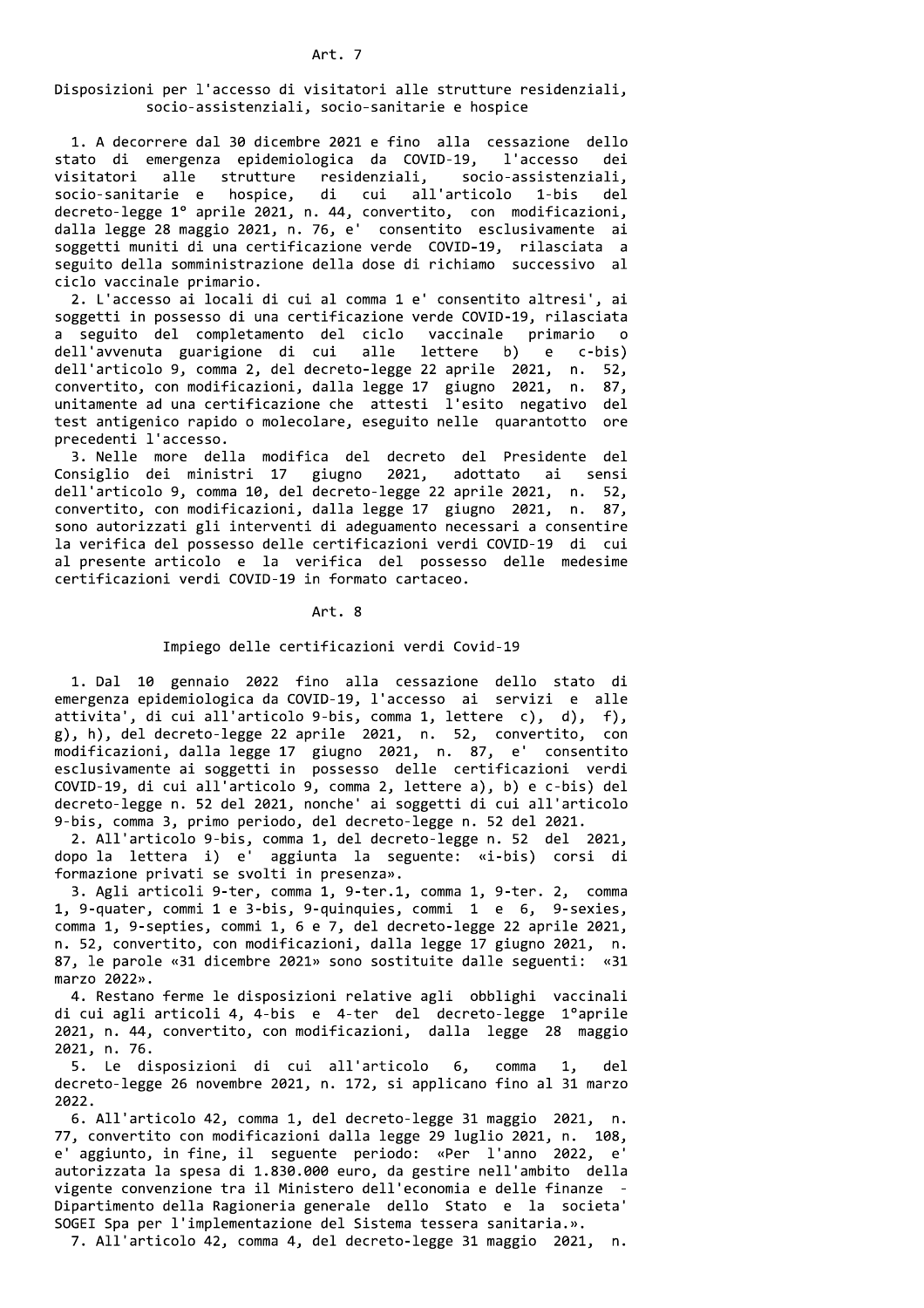77, convertito con modificazioni dalla legge 29 luglio 2021, n. 108, dopo le parole «per l'anno 2021, la spesa di 3.318.400 euro» sono inserite le seguenti «e, per l'anno 2022, la spesa di 1.523.146 euro».

8. Alla copertura dell'onere derivante dai commi 6 e 7 pari ad euro 3.353.146 per l'anno 2022, si provvede mediante corrispondente utilizzo del fondo di parte corrente di cui all'articolo 34-ter, comma 5, della legge 31 dicembre 2009, n. 196, iscritto nello stato di previsione della spesa del Ministero della salute.

#### Art. 9

#### Esecuzione di test antigenici rapidi a prezzi calmierati e gratuitamente

1. All'articolo 5 del decreto-legge 23 luglio 2021, n. 105, convertito, con modificazioni, dalla legge 16 settembre 2021, n. 126, sono apportate le seguenti modificazioni:

a) ai commi 1 e 1-bis, le parole «31 dicembre 2021» sono sostituite dalle seguenti: «31 marzo 2022»;

b) al comma 1-ter, dopo le parole «e' assicurata» sono inserite le seguenti: «, fino al 31 marzo 2022,».

2. All'articolo 34, comma 9-quater, del decreto-legge 25 maggio 2021, n. 73, convertito, con modificazioni, dalla legge 23 luglio 2021, n. 106, le parole «31 dicembre 2021» sono sostituite dalle seguenti: «31 marzo 2022».

3. Agli oneri derivanti dal comma 1 pari a 18 milioni di euro per l'anno 2022 e dal comma 2 pari a 3 milioni di euro per l'anno 2022, si provvede a valere sulle disponibilita' di cui all'articolo 122, del decreto-legge 17 marzo 2020, n. 18, convertito.  $con$ modificazioni, dalla legge 24 aprile 2020, n. 27. Alla compensazione degli effetti in termini di indebitamento e fabbisogno, pari a 21 milioni di euro per l'anno 2022, si provvede mediante corrispondente riduzione del Fondo per la compensazione degli effetti finanziari non previsti a legislazione vigente conseguenti all'attualizzazione di contributi pluriennali, di cui all'articolo 6, comma  $2.$ del decreto-legge 7 ottobre 2008, n. 154, convertito, con modificazioni, dalla legge 4 dicembre 2008, n. 189.

#### Art. 10

Disciplina dei sistemi informativi funzionali all'implementazione del piano strategico dei vaccini per la prevenzione delle infezioni da SARS-CoV-2

1. All'articolo 3 del decreto-legge 14 gennaio 2021, n. 2, convertito, con modificazioni dalla legge 12 marzo 2021, n. 29, sono apportate le seguenti modificazioni:

a) al comma 6, le parole «e comunque entro il 31 dicembre 2021» sono sostituite dalle seguenti «e comunque entro il 31 dicembre 2022»;

b) dopo il comma 6 e' aggiunto il seguente:

«6-bis. Al fine di consentire i servizi di assistenza alle funzionalita' della piattaforma informativa nazionale di cui al comma 1, nonche' per far fronte agli oneri accessori connessi con il funzionamento della stessa, e' autorizzata la spesa di 20.000.000 di euro per l'anno 2022. All'onere di cui al presente comma si provvede a valere sulle risorse gia' confluite sulla contabilita' speciale di cui all'articolo 122, comma 9, del decreto-legge 17 marzo 2020, n. 18, convertito, con modificazioni, dalla legge 24 aprile 2020, n. 27, ai sensi dell'articolo 40, comma 1, lettera a), del decreto-legge 22 marzo 2021, n. 41, convertito, con modificazione, dalla legge 21 maggio 2021, n. 69.».

2. Alla compensazione degli effetti in termini di indebitamento e fabbisogno derivanti dal comma 1, lettera b), pari a 20 milioni di euro per l'anno 2022, si provvede mediante utilizzo di parte delle maggiori entrate derivanti dal presente decreto.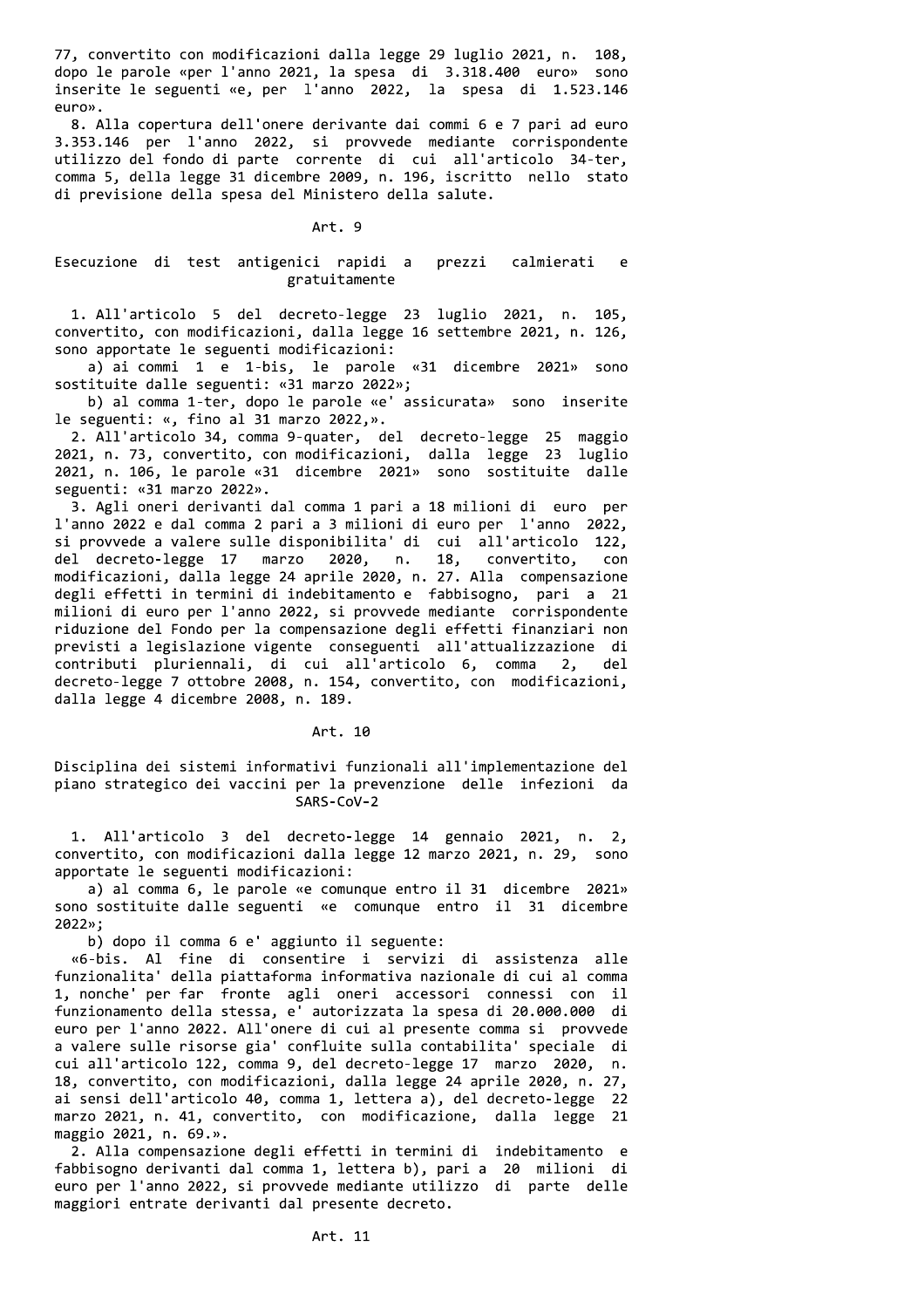## Disposizioni in materia di controlli per gli ingressi sul territorio nazionale

1. Ai fini del contenimento della diffusione del virus Sars-Cov-2, gli Uffici di sanita' marittima, aerea e di frontiera e di assistenza sanitaria al personale navigante (USMAF-SASN) del Ministero della salute, effettuano, anche a campione, presso gli scali aeroportuali, marittimi e terrestri, test antigenici o molecolari dei viaggiatori che fanno ingresso nel territorio nazionale. A tal fine  $\rho'$ autorizzata la spesa di 3.553.500 euro per l'anno 2022. Ai relativi oneri si provvede mediante corrispondente riduzione del fondo di cui all'articolo 1, comma 200, della legge 23 dicembre 2014, n. 190.

2. In caso di esito positivo al test molecolare o antigenico, al viaggiatore, si applica, con oneri a proprio carico, la misura dell'isolamento fiduciario per un periodo di dieci giorni, ove necessario presso i «Covid Hotel» previsti dall'articolo 1, commi 2 e 3, del decreto-legge 19 maggio 2020, n. 34, convertito, con modificazioni, dalla legge 17 luglio 2020, n. 77, previa comunicazione al Dipartimento di prevenzione dell'azienda sanitaria competente per territorio in modo da garantire la sorveglianza sanitaria per tutto il periodo necessario.

#### Art. 12

# Proroga delle disposizioni in materia di somministrazione dei vaccini in farmacia

1. Le disposizioni di cui all'articolo 1, comma 471, della legge 30 dicembre 2020, n. 178, si applicano fino al 31 dicembre 2022. Ai relativi oneri quantificati complessivamente in euro 4.800.000,00 si provvede a valere sul fondo di cui all'articolo 1, comma 447, della legge n. 178 del 2020, che a tal fine e' integrato di 4,8 milioni di euro per l'anno 2021.

2. Agli oneri derivanti dal comma 1 si provvede mediante corrispondente riduzione per 4,8 milioni di euro per l'anno 2021 del fondo di cui all'articolo 1, comma 200, della legge 23 dicembre 2014, n. 190. Alla compensazione degli effetti in termini di indebitamento e fabbisogno derivanti dal presente articolo, pari a 4,8 milioni di euro per l'anno 2022, si provvede mediante utilizzo di parte delle maggiori entrate derivanti dal presente decreto.

#### Art. 13

# Disposizioni urgenti per prevenire il contagio da SARS-CoV-2 in ambito scolastico

1. Al fine di assicurare l'individuazione e il tracciamento dei casi postivi nelle scuole di ogni ordine e grado per l'anno scolastico 2021-2022 il Ministero della difesa assicura il supporto a regioni e province autonome nello svolgimento delle attivita' di<br>somministrazione di test per la ricerca di SARS-COV-2 e di quelle<br>correlate di analisi e di refertazione attraverso i laboratori<br>militari della rete di diagn territorio nazionale. Per incrementare le capacita' diagnostiche dei laboratori militari e garantire il corretto espletamento delle attivita' di cui al precedente periodo, e' autorizzata la spesa complessiva di euro 9.000.000 per l'anno 2021.

2. Per il pagamento degli oneri di missione, dei compensi per lavoro straordinario e del compenso forfetario di impiego  $a<sup>1</sup>$ personale militare medico, paramedico e di supporto, compreso quello delle sale operative delle Forze armate, impiegato nelle attivita' di cui al comma 1, per l'anno 2022 e' autorizzata la spesa complessiva di euro 14.500.000. I compensi accessori al personale di cui al precedente periodo sono corrisposti anche in deroga ai limiti individuali di cui all'articolo 10, comma 3, della legge 8 agosto<br>1990, n. 231 e a quelli stabiliti dall'articolo 9, comma 3, del decreto del Presidente della Repubblica 11 settembre 2007, n. 171.

3. Per le finalita' di cui al comma 1, il Ministero della difesa e' autorizzato a conferire incarichi individuali a tempo determinato per la durata di sei mesi a ulteriori dieci unita' di personale di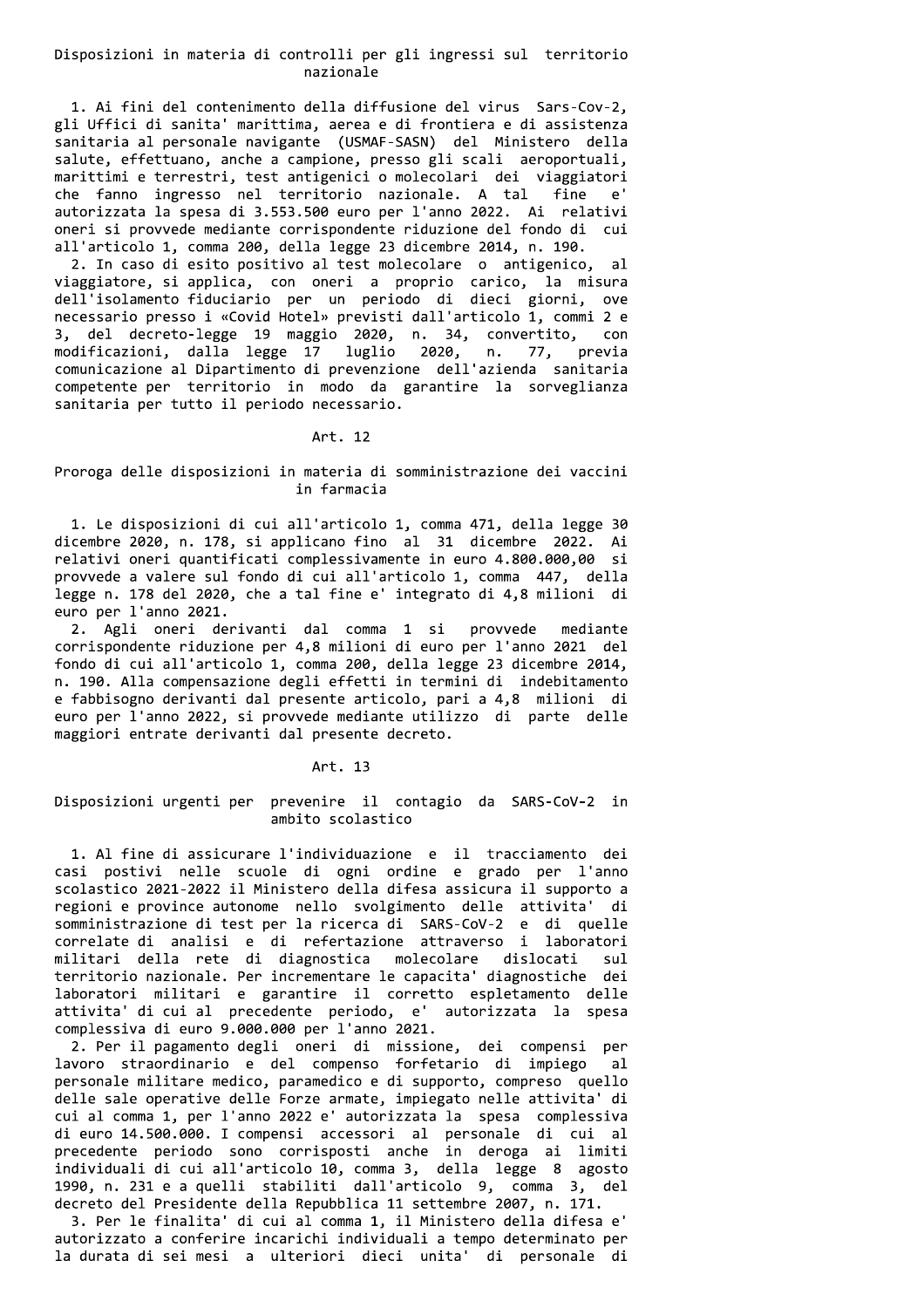livello non dirigenziale di Area terza, posizione economica F1, profilo professionale di funzionario tecnico per la biologia, la chimica e la fisica, gia' selezionato ai sensi dell'articolo 8, comma 2, del decreto-legge 17 marzo 2020, n. 18, convertito, con modificazioni, dalla legge 24 aprile 2020, n. 27. Per le finalita' di cui al precedente periodo, per l'anno 2022, e' autorizzata la spesa di euro 199.760.

4. Per il pagamento dei compensi per prestazioni di lavoro straordinario svolte dal personale di cui al comma 3, e dal personale di cui all'articolo 22, comma 3, del decreto-legge 22 marzo 2021, n. 41, convertito, con modificazioni, dalla legge 21 maggio 2021, n. 59, per l'anno 2022 e' autorizzata la spesa di euro 185.111.

5. Agli oneri derivanti dal presente articolo, pari a 9.000.000 euro nel 2021 e 14.884.871 per l'anno 2022, si provvede mediante corrispondente riduzione del fondo di cui all'articolo 1, comma 200, della legge 23 dicembre 2014, n. 190. Alla compensazione degli effetti in termini di indebitamento e fabbisogno derivanti dal comma 1, pari a 9 milioni di euro per l'anno 2022, si provvede mediante utilizzo di parte delle maggiori entrate derivanti dal presente decreto.

#### Art. 14

## Potenziamento delle infrastrutture strategiche per le emergenze sanitarie

1. Al fine di assicurare il potenziamento delle infrastrutture strategiche per fronteggiare le esigenze connesse all'epidemia da COVID-19 e garantire una capacita' per eventuali emergenze sanitarie future, e' autorizzata, per l'anno 2022, la spesa di 6 milioni di euro per la realizzazione e l'allestimento, da parte del Ministero della difesa, di una infrastruttura presso un sito militare individuato dal Commissario di cui all'articolo 122 del decreto-legge 17 marzo 2020, n. 18, convertito, con modificazioni, dalla legge 24 aprile 2020, n. 27, d'intesa con il Ministero della difesa, idoneo a consentire lo stoccaggio e la conservazione delle dosi vaccinali per le esigenze nazionali. Gli interventi devono essere identificati dal Codice Unico di Progetto (CUP) ai sensi dell'articolo 11 della legge 16 gennaio 2003, n. 3, e monitorati ai sensi del decreto legislativo 29 dicembre 2011, n. 229.

2. Agli oneri derivanti dal presente articolo, pari a 6 milioni di euro per l'anno 2022, si provvede mediante corrispondente riduzione dello stanziamento del fondo speciale di conto capitale, ai fini del bilancio triennale 2021-2023, nell'ambito del programma «Fondi di riserva e speciali» della missione «Fondi da ripartire» dello stato di previsione del Ministero dell'economia e delle finanze per l'anno 2021, allo scopo parzialmente utilizzando l'accantonamento relativo al Ministero della difesa.

#### Art. 15

#### Sistema di allerta COVID-19 e servizio nazionale di risposta telefonica per la sorveglianza sanitaria

1. All'articolo 6, comma 6, del decreto-legge 30 aprile 2020, n. 28, convertito, con modificazioni, dalla legge 25 giugno 2020, n. 70, le parole «e comunque entro il 31 dicembre 2021, e comunque non oltre il 31 dicembre 2020» sono sostituite dalle seguenti: «e comunque entro il 31 dicembre 2022».

2. All'articolo 1, comma 621, della legge 30 dicembre 2020, n. 178, le parole «Per l'anno 2021» sono sostituite dalle seguenti: «Per gli anni 2021 e 2022» e dopo le parole «l'implementazione» sono aggiunte le seguenti: «nonche' il servizio di assistenza tecnica».

3. All'articolo 20, comma 1, del decreto-legge 28 ottobre 2020, n. 137, convertito, con modificazioni, dalla legge 18 dicembre 2020,  $n<sub>1</sub>$ 176, sono apportate le seguenti modificazioni:

a) le parole «i cui dati sono resi accessibili per caricare il codice chiave in presenza di un caso di positivita'» sono soppresse; b) l'ultimo periodo e' soppresso.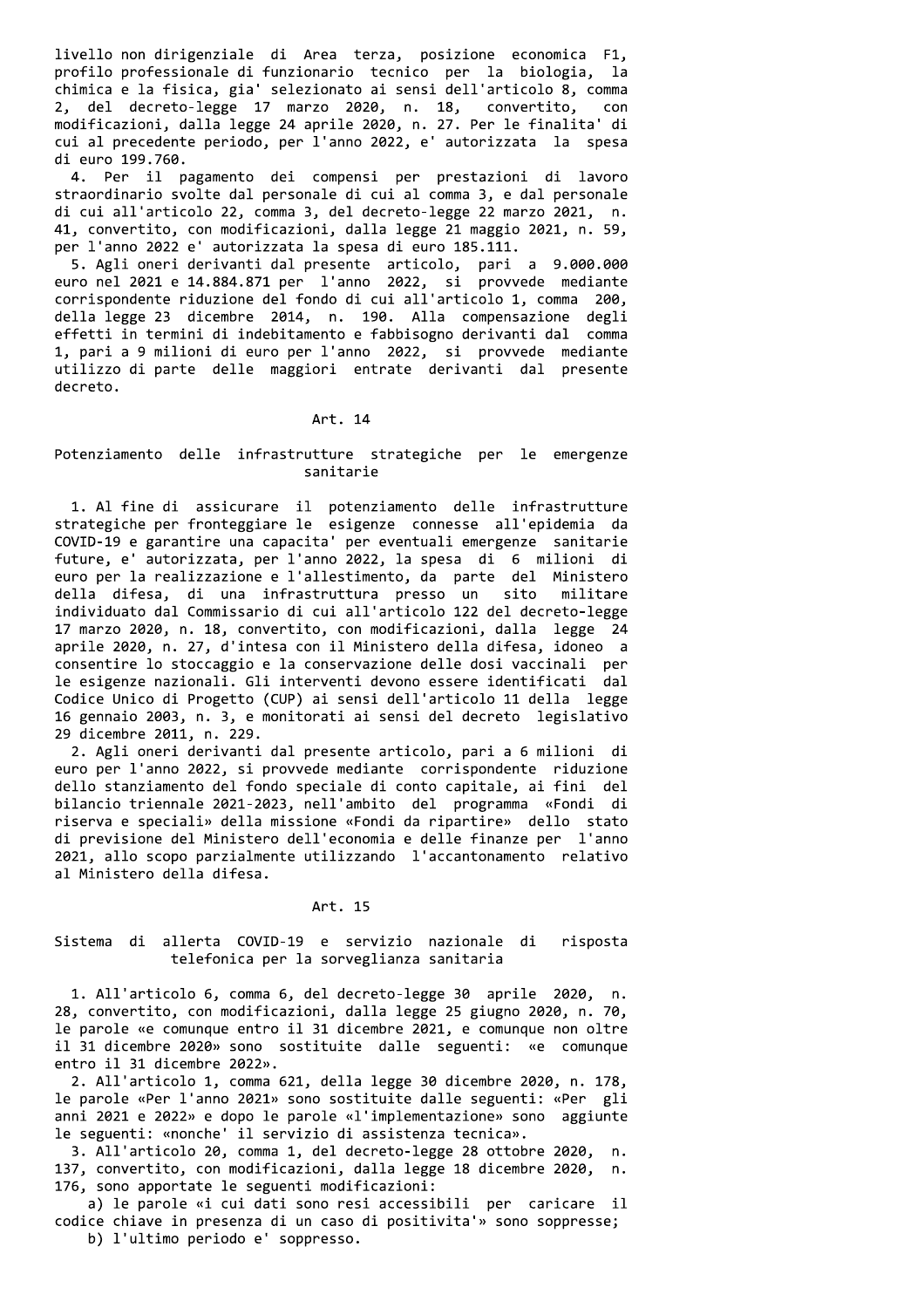4. Dall'attuazione del presente articolo non devono derivare nuovi o maggior oneri a carico della finanza pubblica.

Art. 16

Proroga dei termini correlati con lo stato di emergenza da COVID -19

1. I termini previsti dalle disposizioni legislative di cui all'allegato A sono prorogati fino al 31 marzo 2022 e le relative disposizioni vengono attuate nei limiti delle risorse disponibili autorizzate a legislazione vigente.

2. Con riferimento al numero 22 di cui all'allegato A, il Commissario di cui all'articolo 122 del decreto-legge 17 marzo 2020, n. 18, convertito, con modificazioni, dalla legge 24 aprile 2020, n. 27, provvede alla fornitura di mascherine di tipo FFP2 o FFP3 alle istituzioni educative, scolastiche e universitarie, per le finalita' di cui all'articolo 1, commi 2, lettere a-bis), del decreto-legge 6 agosto 2021, n. 111, convertito, con modificazioni, dalla legge 24 settembre 2021, n. 133, a valere sulle disponibilita' di cui all'articolo 122, del citato decreto-legge n. 18 del 2020, nel limite di 5 milioni di euro per l'anno 2021.

Art. 17

Prestazione lavorativa dei soggetti fragili e congedi parentali

1. Sono prorogate le disposizioni di cui all'articolo 26, comma 2-bis, del decreto-legge 17 marzo 2020, n. 18, convertito, con modificazioni, dalla legge 24 aprile 2020, n. 27, fino alla data di adozione del decreto di cui al comma 2 e comunque non oltre il 28 febbraio 2022. Al fine di garantire la sostituzione del personale docente, educativo, amministrativo, tecnico ed ausiliario delle istituzioni scolastiche che usufruisce dei benefici di cui al primo periodo e' autorizzata la spesa di 39,4 milioni di euro per l'anno 2022.

2. Con decreto del Ministro della salute, di concerto con i Ministri del lavoro e delle politiche sociali e per la pubblica amministrazione, da adottare entro trenta giorni dalla data di entrata in vigore del presente decreto, sono individuate le patologie croniche con scarso compenso clinico e con particolare connotazione di gravita', in presenza delle quali, fino al 28 febbraio 2022, la prestazione lavorativa e' normalmente svolta, secondo la disciplina definita nei Contratti collettivi, ove presente, in modalita' agile, anche attraverso l'adibizione a diversa mansione ricompresa nella<br>medesima categoria o area di inquadramento, come definite dai contratti vigenti, e specifiche attivita' di formazione professionale sono svolte da remoto.

3. Le misure di cui all'articolo 9 del decreto-legge 21 ottobre 2021, n. 146, convertito, con modificazioni, dalla legge 17 dicembre 2021, n. 215, si applicano fino al 31 marzo 2022. I benefici di cui al primo periodo del presente comma sono riconosciuti nel limite di spesa di 29,7 milioni di euro per l'anno 2022. Sulla base delle domande pervenute, l'INPS provvede al monitoraggio del rispetto del limite di spesa di cui al primo periodo del presente comma comunicandone le risultanze al Ministero del lavoro e delle politiche sociali e al Ministero dell'economia e delle finanze. Qualora dal predetto monitoraggio emerga il raggiungimento, anche in via prospettica, del predetto limite di spesa, l'INPS non prende in considerazione ulteriori domande. Al fine di garantire la sostituzione del personale docente, educativo, amministrativo,<br>tecnico ed ausiliario delle istituzioni scolastiche che usufruisce dei benefici di cui al primo periodo del presente comma,  $e^{\prime}$ autorizzata la spesa di 7,6 milioni di euro per l'anno 2022.

4. Agli oneri derivanti dai commi 1 e 3, pari a 76,7 milioni di euro per l'anno 2022, si provvede mediante corrispondente riduzione del Fondo per interventi strutturali di politica economica di cui all'articolo 10, comma 5, del decreto-legge 29 novembre 2004, n. 282, convertito, con modificazioni, dalla legge 27 dicembre 2004, n. 307.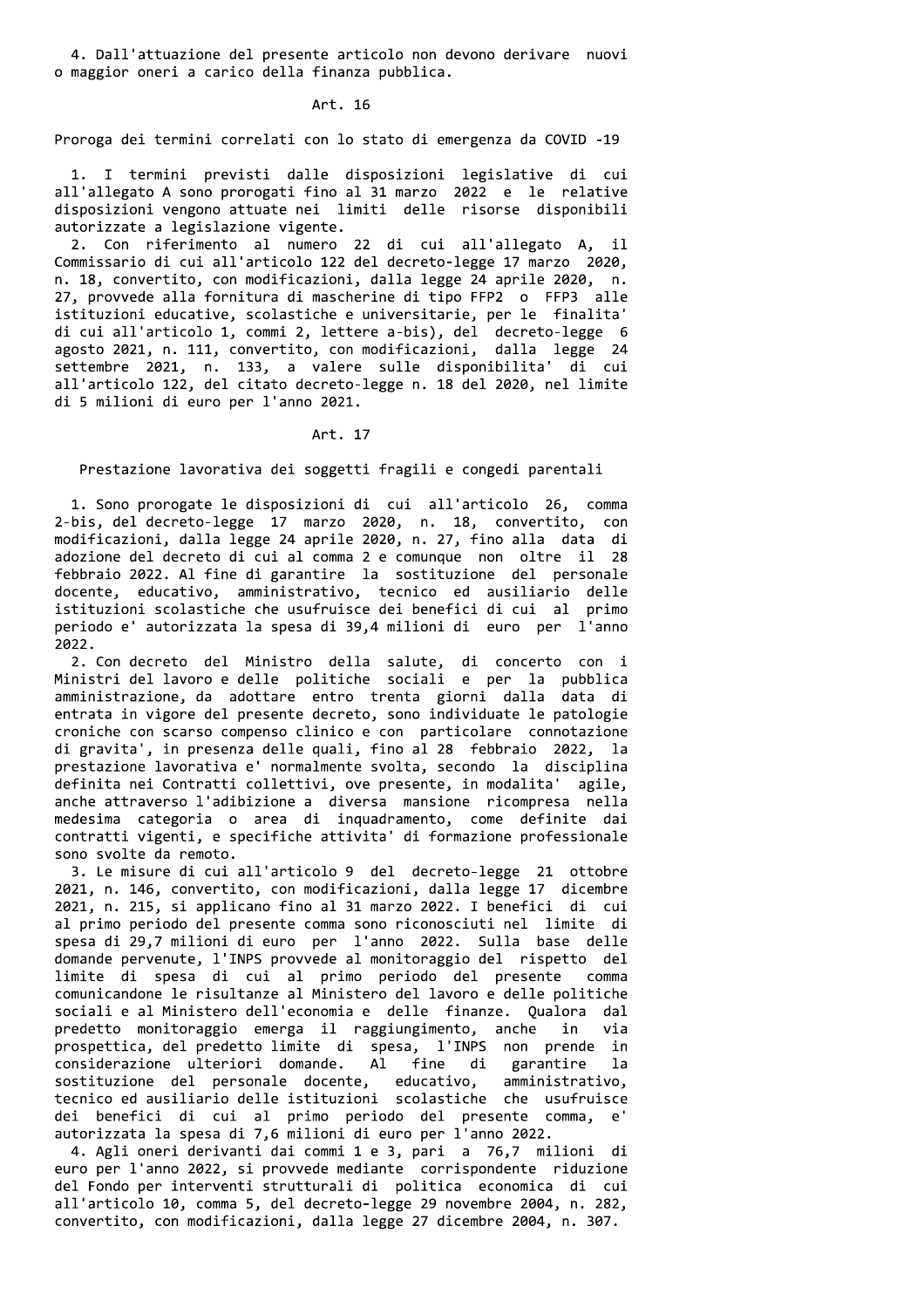#### Art. 18

#### Disposizioni finali

1. Fino al 31 marzo 2022 si applicano le misure di cui al decreto del Presidente del Consiglio dei ministri 2 marzo 2021, pubblicato nel supplemento ordinario alla Gazzetta Ufficiale n. 52 del 2 marzo 2021, adottato in attuazione dell'articolo 2, comma 1, del decreto-legge n. 19 del 2020, fatto salvo quanto previsto dalle disposizioni legislative vigenti, successive al 2 marzo 2021.

#### Art. 19

## Entrata in vigore

1. Il presente decreto entra in vigore il giorno successivo a quello della sua pubblicazione nella Gazzetta Ufficiale della Repubblica italiana e sara' presentato alle Camere per la conversione in legge.

Il presente decreto, munito del sigillo dello Stato, sara' inserito nella Raccolta ufficiale degli atti normativi della Repubblica italiana. E' fatto obbligo a chiunque spetti di osservarlo e di farlo osservare.

Dato a Palermo, addi' 24 dicembre 2021

### MATTARELLA

Draghi, Presidente del Consiglio dei ministri

Speranza, Ministro della salute

Franco, Ministro dell'economia e delle finanze

Visto, il Guardasigilli: Cartabia

Allegato A

(articolo 16)

| 1. | Articolo 2-bis, comma 3, del decreto-legge 17 marzo 2020, n.<br>18, convertito, con modificazioni, dalla legge 24 aprile<br>2020, n. 27<br>Conferimento di incarichi temporanei a laureati in medicina<br>e chirurgia da parte delle aziende e degli enti<br>del Servizio sanitario nazionale |
|----|-----------------------------------------------------------------------------------------------------------------------------------------------------------------------------------------------------------------------------------------------------------------------------------------------|
| 2. | Articolo 12, comma 1, del decreto-legge 17 marzo 2020, n.<br>18, convertito, con modificazioni, dalla legge 24 aprile<br>2020, n. 27<br>Trattenimento in servizio dei dirigenti medici e sanitari e<br>del personale sanitario                                                                |
| 3. | Articolo 17-bis, commi 1 e 6, del decreto-legge 17 marzo<br>2020, n. 18, convertito, con modificazioni, dalla legge 24<br> aprile 2020, n. 27<br>Disposizioni sul trattamento dei dati personali nel contesto<br>emergenziale                                                                 |
| 4. | Articolo 73 del decreto-legge 17 marzo 2020, n. 18,<br>convertito, con modificazioni, dalla legge 24 aprile 2020,<br>n. 27<br>Semplificazioni in materia di organi collegiali                                                                                                                 |
| 5. | Articolo 73-bis del decreto-legge 17 marzo 2020, n. 18,<br>convertito, con modificazioni, dalla legge 24 aprile 2020,<br>n. 27<br> Misure per la profilassi del personale delle Forze di                                                                                                      |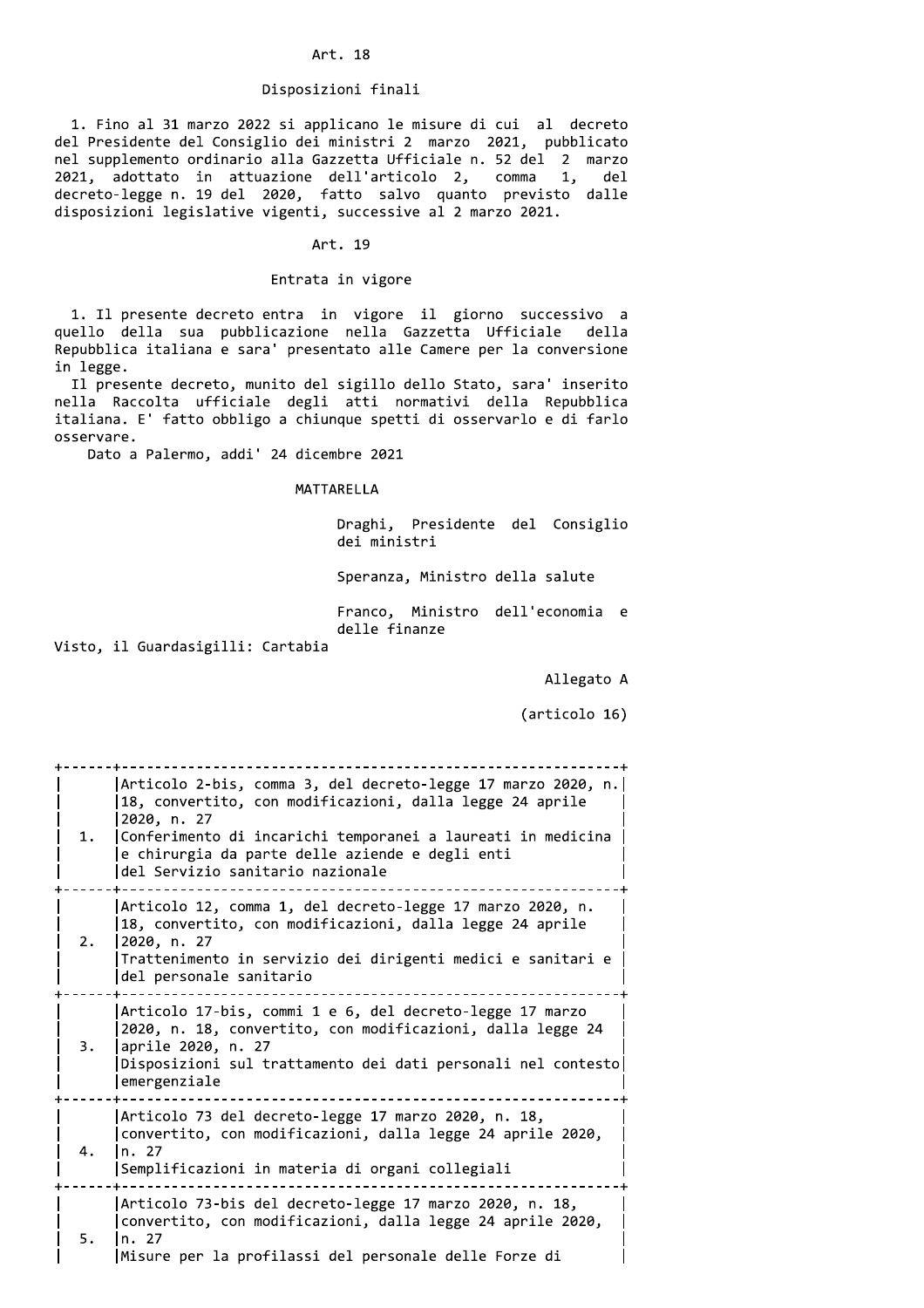| polizia, delle Forze armate e del Corpo nazionale dei vigili del fuoco ------------| Articolo 87, commi 6 e 7, del decreto-legge 17 marzo 2020,  $\lfloor n. 18$ , convertito, con modificazioni, dalla legge 24 aprile  $6.$  $|2020, n. 27$ Dispensa temporanea dal servizio e non computabilita' di alcuni periodi di assenza dal servizio Articolo 102, comma 6, del decreto-legge 17 marzo 2020, n. |18, convertito, con modificazioni, dalla legge 24 aprile 7. 2020, n. 27 Abilitazione all'esercizio della professione di |medico-chirurgo e ulteriori misure urgenti in materia di professioni sanitarie -----------------------|Articolo 122, comma 4, del decreto-legge 17 marzo 2020, n. |18, convertito, con modificazioni, dalla legge 24 aprile  $\mathbf{R}$ . 2020, n. 27 Durata dell'incarico del Commissario straordinario per l'attuazione e il coordinamento delle misure di contenimento e contrasto dell'emergenza epidemiologica COVID-19 |Articolo 3, comma 1, del decreto-legge 8 aprile 2020, n. 22, convertito, con modificazioni, dalla legge 6 giugno 2020, n.  $Q_{\perp}$  $|41$ Misure urgenti per la tempestiva adozione dei provvedimenti del Ministero dell'istruzione |Articolo 27-bis, comma 1, del decreto-legge 8 aprile 2020, n. 23, convertito, con modificazioni, dalla legge 5 giugno 10. 12020. n. 40 Disposizioni in materia di distribuzione dei farmaci agli assistiti Articolo 38, commi 1 e 6, del decreto-legge 8 aprile 2020, |n. 23, convertito, con modificazioni, dalla legge 5 giugno 11.  $|2020, n. 40$ Disposizioni urgenti in materia contrattuale per la medicina convenzionata |Articolo 40, commi 1, 3 e 5, del decreto-legge 8 aprile |2020, n. 23, convertito, con modificazioni, dalla legge 5 12. giugno 2020, n. 40 Disposizioni urgenti in materia di sperimentazione dei |medicinali per l'emergenza epidemiologica da COVID-19 | Articolo 4, commi 1 e 3, del decreto-legge 19 maggio 2020, In. 34, convertito, con modificazioni, dalla legge 17 luglio  $13.$  $|2020, n. 77$ Misure urgenti per l'avvio di specifiche funzioni assistenziali per l'emergenza COVID-19 |Articolo 9 del decreto-legge 19 maggio 2020, n. 34, convertito, con modificazioni, dalla legge 17 luglio 2020, 14.  $\ln 77$ Proroga piani terapeutici |Articolo 83 del decreto-legge 19 maggio 2020, n. 34, | convertito, con modificazioni, dalla legge 17 luglio 2020, 15.  $\ln 77$ Sorveglianza sanitaria lavoratori maggiormente esposti a rischio di contagio |Articolo 90, commi 3 e 4, del decreto-legge 19 maggio 2020, |n. 34, convertito, con modificazioni, dalla legge 17 luglio  $16.$  $|2020, n. 77$ Disposizioni in materia di lavoro agile